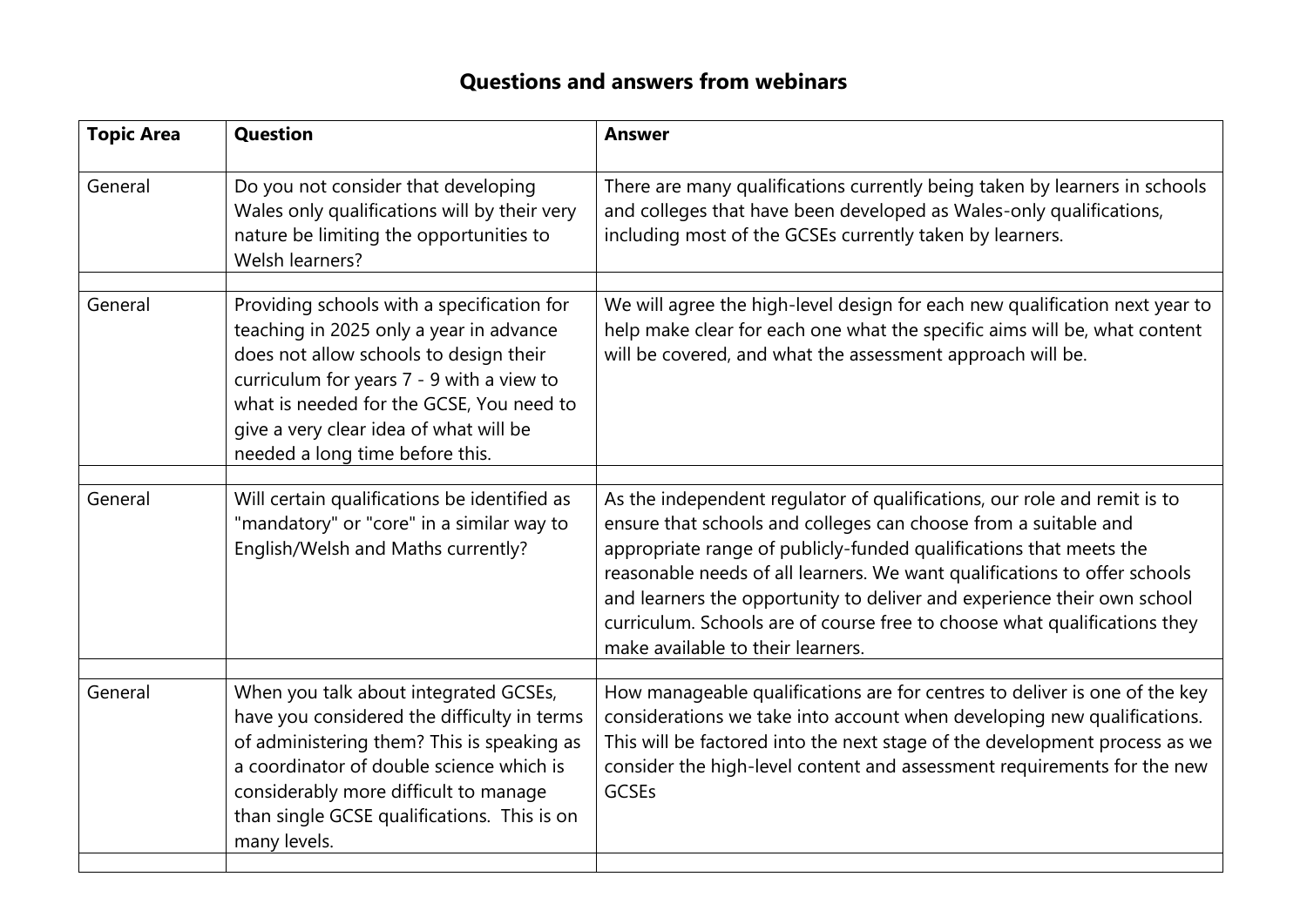| General | Are you going to be offering ALL awarding<br>bodies the opportunity to offer<br>qualifications in Wales? The need for<br>choice is surely vital in light of Donaldson<br>findings and curricular amendments.                                                                                                                                                                                                                                                                   | WJEC has committed to working with us to develop the future range of<br>made-for-Wales GCSE and other related qualifications. WJEC and other<br>awarding bodies wanting to deliver qualifications for 14-16-year-olds in<br>Wales will need to develop them in such a way that meets the criteria set.<br>As Emyr also stated, the wider qualification offer is likely to include a mix<br>of made-for-Wales qualifications as well as those which are offered across<br>the UK. These are currently made available by a range of different<br>awarding bodies.                                                                                                                                                                                                                                                                                                               |
|---------|--------------------------------------------------------------------------------------------------------------------------------------------------------------------------------------------------------------------------------------------------------------------------------------------------------------------------------------------------------------------------------------------------------------------------------------------------------------------------------|-------------------------------------------------------------------------------------------------------------------------------------------------------------------------------------------------------------------------------------------------------------------------------------------------------------------------------------------------------------------------------------------------------------------------------------------------------------------------------------------------------------------------------------------------------------------------------------------------------------------------------------------------------------------------------------------------------------------------------------------------------------------------------------------------------------------------------------------------------------------------------|
| General | Will all pupils be expected to take a<br>qualification in each of the 6 AoLE's at 16?                                                                                                                                                                                                                                                                                                                                                                                          | The new curriculum requires schools to give all six Areas equal status until<br>the age of 16. As the independent regulator of qualifications, our role and<br>remit is to ensure that schools and colleges can choose from a suitable<br>and appropriate range of publicly funded qualifications that meets the<br>reasonable needs of all learners. We want qualifications to offer schools<br>and learners the opportunity to deliver and experience their own school<br>curriculum. Schools are of course free to choose what qualifications they<br>make available to their learners.                                                                                                                                                                                                                                                                                    |
| General | Have you considered the astronomical<br>amount of work that has already been<br>carried out to support the current<br>specification in terms of blended learning<br>resources, booklets, report statements,<br>Google Classrooms, tests, mark schemes,<br>PowerPoints, videos, practical activities,<br>booklet mark schemes, TA support<br>resources, braille resources? In having to<br>re-do all of this, pupils will be affected as<br>everything is re-done from scratch. | We are reforming qualifications for learners aged 14 to 16 in order to<br>support the new Curriculum for Wales. We are aware that changes to<br>qualifications can have a significant impact on schools and teachers.<br>Throughout the co-construction phase we will work with stakeholders to<br>identify and consider the potential impacts of changes to inform decisions<br>about the changes that are ultimately introduced. We will also work with<br>awarding bodies, Welsh Government and others to identify and secure the<br>necessary support, training and resources required to support any<br>changes. We are also committed to securing sufficient lead-in time for<br>new qualifications to allow teachers to take advantage of development<br>and training opportunities, to become familiar with updated resources<br>and to prepare to teach new courses. |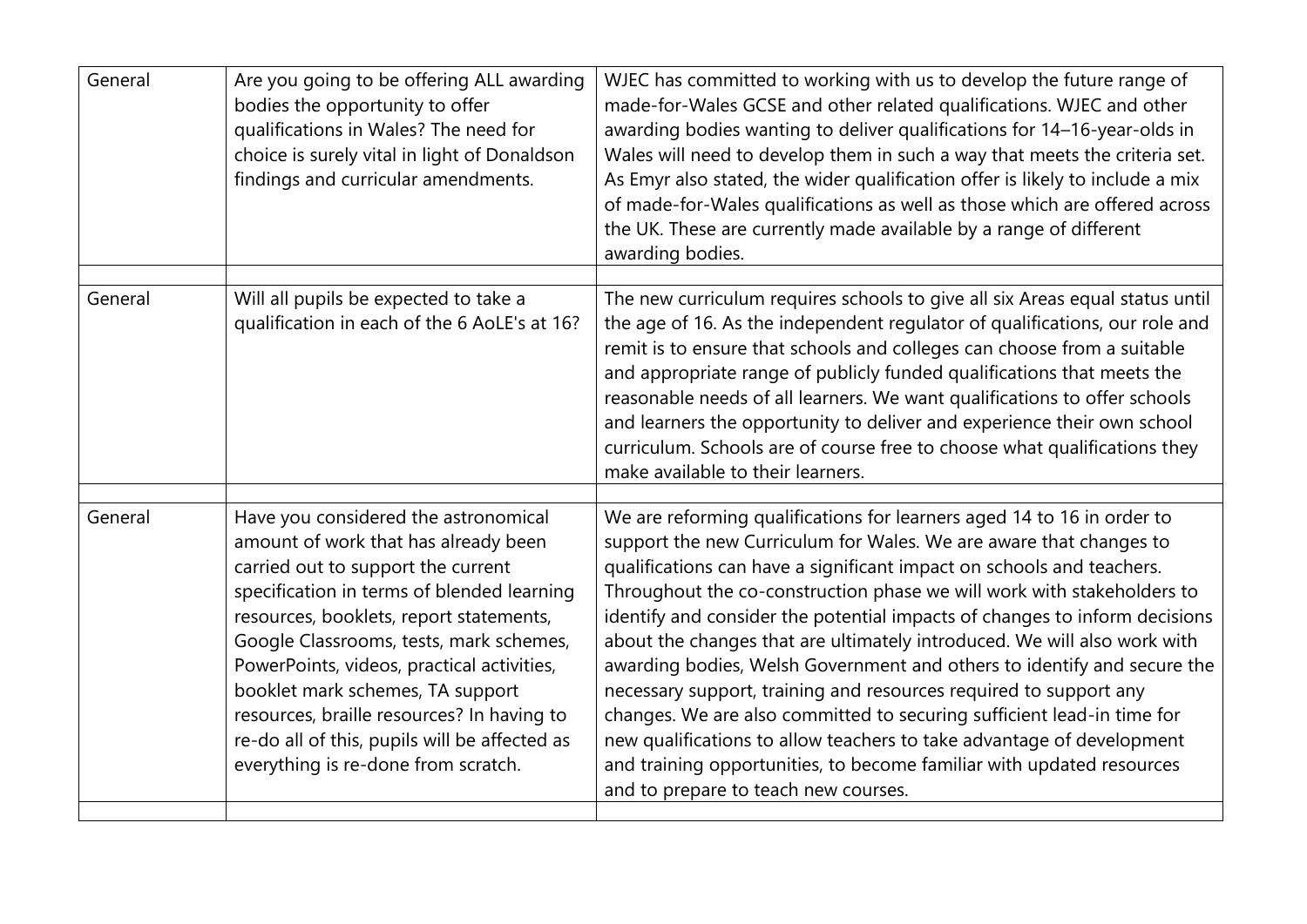| General                | The only reason we are not able to apply<br>for the subject specific working groups is<br>because they're too much of a time<br>commitment that would require teachers<br>being away from classes. Would you<br>consider offering the opportunity to be<br>involved in the subject specific groups in<br>the hours after teaching as you've offered<br>to the AoLE group? | We have clarified and reduced the time commitment we are asking<br>teachers and lecturers to contribute to these groups. As far as possible we<br>will avoid asking staff to leave school for whole days, and each working<br>group will aim to organise virtual meetings at times that are convenient to<br>its members. Unfortunately, we cannot promise that these will always be<br>outside of school teaching hours.                                                                                                                                                                                                                                                                                                               |
|------------------------|---------------------------------------------------------------------------------------------------------------------------------------------------------------------------------------------------------------------------------------------------------------------------------------------------------------------------------------------------------------------------|-----------------------------------------------------------------------------------------------------------------------------------------------------------------------------------------------------------------------------------------------------------------------------------------------------------------------------------------------------------------------------------------------------------------------------------------------------------------------------------------------------------------------------------------------------------------------------------------------------------------------------------------------------------------------------------------------------------------------------------------|
| General                | How are these GCSE's future focussed?                                                                                                                                                                                                                                                                                                                                     | We have developed a set of priorities for stakeholders to consider when                                                                                                                                                                                                                                                                                                                                                                                                                                                                                                                                                                                                                                                                 |
|                        | How are they preparing children for a<br>complex world?                                                                                                                                                                                                                                                                                                                   | exploring ideas for the aims, content and assessment of new GCSEs. One<br>priority is to look for opportunities for including digital technology more<br>effectively, both in the content that learners study and in the assessment<br>methods. We also want to look again at the specific knowledge, skills and<br>experiences that learners should gain from taking GCSEs to ensure they<br>are relevant and forward looking. For example, more use of open-book<br>assessments could encourage learners to develop their ability to select<br>and apply information rather than simply recalling knowledge, which<br>could better prepare them for life, learning and work in a technology-<br>enabled and information-rich society. |
| <b>Expressive Arts</b> | Many pupils are not necessarily minded                                                                                                                                                                                                                                                                                                                                    | The new curriculum requires schools to give all six Areas equal status until                                                                                                                                                                                                                                                                                                                                                                                                                                                                                                                                                                                                                                                            |
|                        | choosing Performing Arts subjects at<br>GCSE. Will they have to sit a qualification<br>in that area?                                                                                                                                                                                                                                                                      | the age of 16. As the independent regulator of qualifications, our role and<br>remit is to ensure that schools and colleges can choose from a suitable<br>and appropriate range of publicly-funded qualifications that meets the<br>reasonable needs of all learners. We want qualifications to offer schools<br>and learners the opportunity to deliver and experience their own school<br>curriculum. Schools are of course free to choose what qualifications they<br>make available to their learners.                                                                                                                                                                                                                              |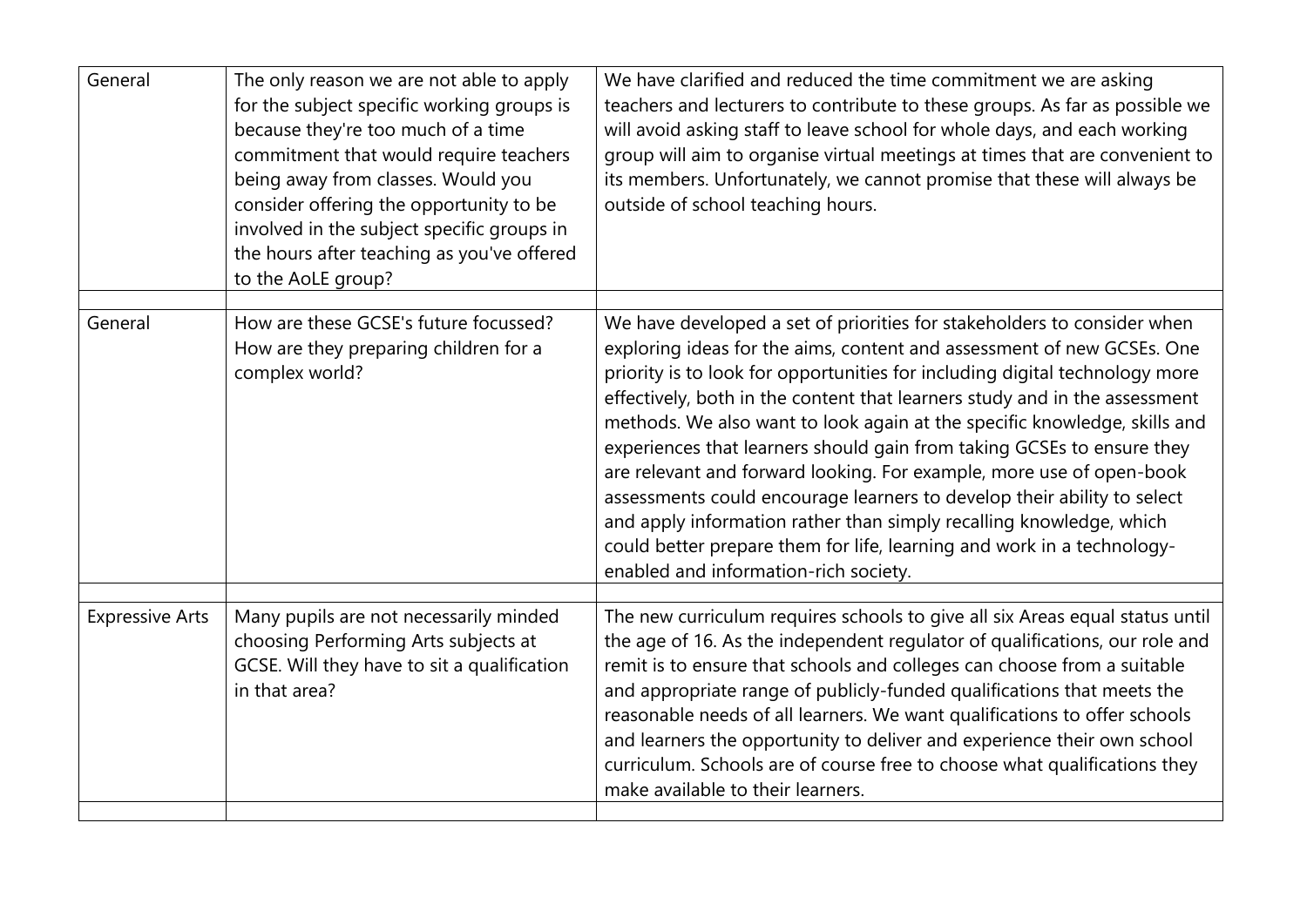| Health and<br>Well-being                    | Is it likely that there will be big changes to<br>the Health and Social Care and Childcare<br>qualifications, given that we haven't have<br>the opportunity to even deliver these yet!                                                    | We are aware that some of the subjects identified in this decisions report<br>have only recently been reformed, for example Health and Social Care and<br>Childcare and Built Environment. While they may ultimately require less<br>change than others, we will need to assure ourselves that these<br>qualifications align with the aims and purposes of the new curriculum, and<br>that their content and<br>assessment arrangements remain appropriate. |
|---------------------------------------------|-------------------------------------------------------------------------------------------------------------------------------------------------------------------------------------------------------------------------------------------|-------------------------------------------------------------------------------------------------------------------------------------------------------------------------------------------------------------------------------------------------------------------------------------------------------------------------------------------------------------------------------------------------------------------------------------------------------------|
| Humanities                                  | With there being no GCSE Humanities. Can<br>you see the view that teaching it in year 7,<br>8, 9 almost pointless?                                                                                                                        | We have been clear in our position that the curriculum should shape<br>which qualifications are available, their purpose and their design - not the<br>other way round. As we begin to co-construct new GCSEs, we will need to<br>consider how its design can reflect and support the design of each<br>school's own curriculum.                                                                                                                            |
| Humanities                                  | You mentioned that over 50% of the<br>respondents of the consultation felt that<br>an integrated humanities qualification,<br>what was the proportion of the<br>respondents who felt that the removal of<br>triple science was desirable? | Page 43 of the consultation summary report gives details of the views on<br>the science proposals<br>https://www.qualificationswales.org/media/7987/qualified-for-the-future-<br>ors-summary.pdf                                                                                                                                                                                                                                                            |
| Languages,<br>Literacy and<br>Communication | Once approval comes, one year is not<br>sufficient for Welsh in education unit to<br>commission and produce resources to<br>support from 2025.                                                                                            | We know how important it will be for resources to be in place in a timely<br>manner to allow schools and colleges to prepare for first teaching. We are<br>currently working with Welsh Government to gain a better understanding<br>of its proposed strategic model for commissioning bilingual teaching and<br>learning materials for the new curriculum and any new qualifications<br>developed to support it.                                           |
| Languages,<br>Literacy and<br>Communication | To replace separate English language and<br>Literature or in addition to?                                                                                                                                                                 | To confirm that the new integrated GCSE in English will replace the<br>current separate language and literature qualifications.                                                                                                                                                                                                                                                                                                                             |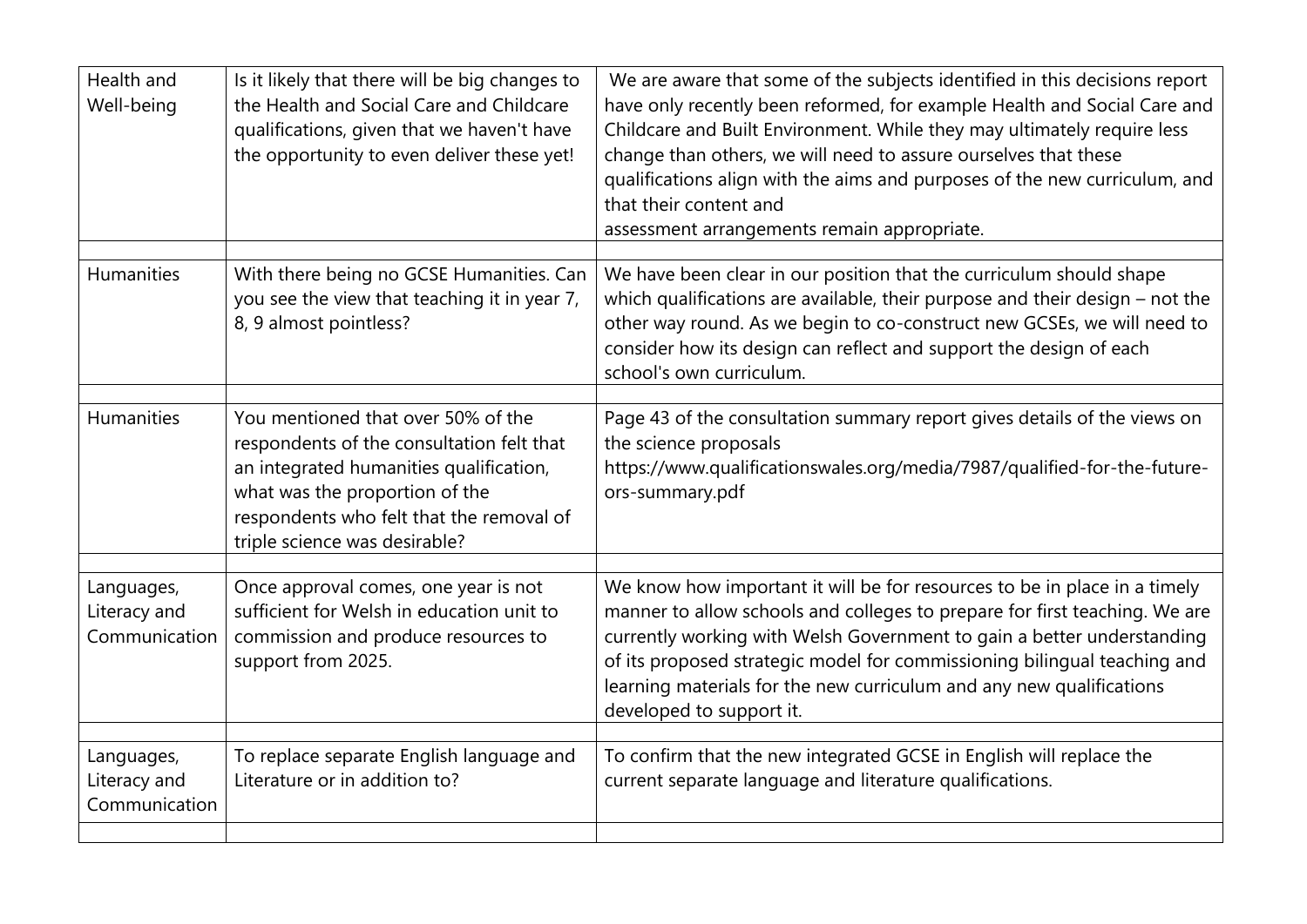| Languages,<br>Literacy and<br>Communication | With so many strongly disagreeing with<br>English proposal, why did you decide to<br>do it anyway?                                                                                                                                   | Several factors influenced our final decision to proceed with combining<br>language and literature for English. Giving schools more flexibility to<br>reflect the breadth and balance of their own school curriculum and to<br>create more space for learners to pursue other subject was an important<br>part of our thinking. Not only does this reflect the broader ethos of the<br>new curriculum but it also its aim of moving away from a narrow,<br>inflexible and crowded curriculum. From a subject point of view, there is<br>inherent overlap between the current language and literature<br>qualifications and combining them would not necessarily result in a<br>significant loss to either discipline. Combining also avoids the artificial<br>division between language and literature, particularly as literature<br>provides context for language -it is an appreciation of how language<br>works and helps to enrich the study of both elements. Internationally it is<br>common for qualifications to be taken at 16 and post-16 to combine<br>language and literature and many of those jurisdictions show stronger<br>performance in PISA reading assessments. We know that GCSE literature<br>qualifications in some schools, are currently offered only as optional<br>subjects. In line with the expectation that learners continue to engage<br>with all four Statements of what matters in this Area equally, as set out in<br>the Curriculum Guidance, we want to make sure that qualifications not<br>only play an appropriate role in supporting that expectation, but -<br>perhaps crucially - that they do not undermine the curriculum's overall<br>ambition in this Area. |
|---------------------------------------------|--------------------------------------------------------------------------------------------------------------------------------------------------------------------------------------------------------------------------------------|-------------------------------------------------------------------------------------------------------------------------------------------------------------------------------------------------------------------------------------------------------------------------------------------------------------------------------------------------------------------------------------------------------------------------------------------------------------------------------------------------------------------------------------------------------------------------------------------------------------------------------------------------------------------------------------------------------------------------------------------------------------------------------------------------------------------------------------------------------------------------------------------------------------------------------------------------------------------------------------------------------------------------------------------------------------------------------------------------------------------------------------------------------------------------------------------------------------------------------------------------------------------------------------------------------------------------------------------------------------------------------------------------------------------------------------------------------------------------------------------------------------------------------------------------------------------------------------------------------------------------------------------------------------------------------------------------------------|
| Languages,<br>Literacy and<br>Communication | If you intend to move forward with the 1.5<br>GCSE Welsh qualification, can you explain<br>where the staff will come from to teach<br>this subject when there is already a<br>significant recruitment problem for Welsh<br>teachers? | We have decided to reserve our decisions in relation to Welsh language<br>qualifications until January 2022. This will allow time for a 10 further<br>review of the proposals alongside other potential options informed by<br>Welsh Government's current policy intentions for the Welsh language<br>continuum as part of curriculum implementation or any wider policy work.<br>The current and future availability of Welsh language teacher will be one<br>of the factors we consider when reviewing the possible approaches in this<br>area.                                                                                                                                                                                                                                                                                                                                                                                                                                                                                                                                                                                                                                                                                                                                                                                                                                                                                                                                                                                                                                                                                                                                                           |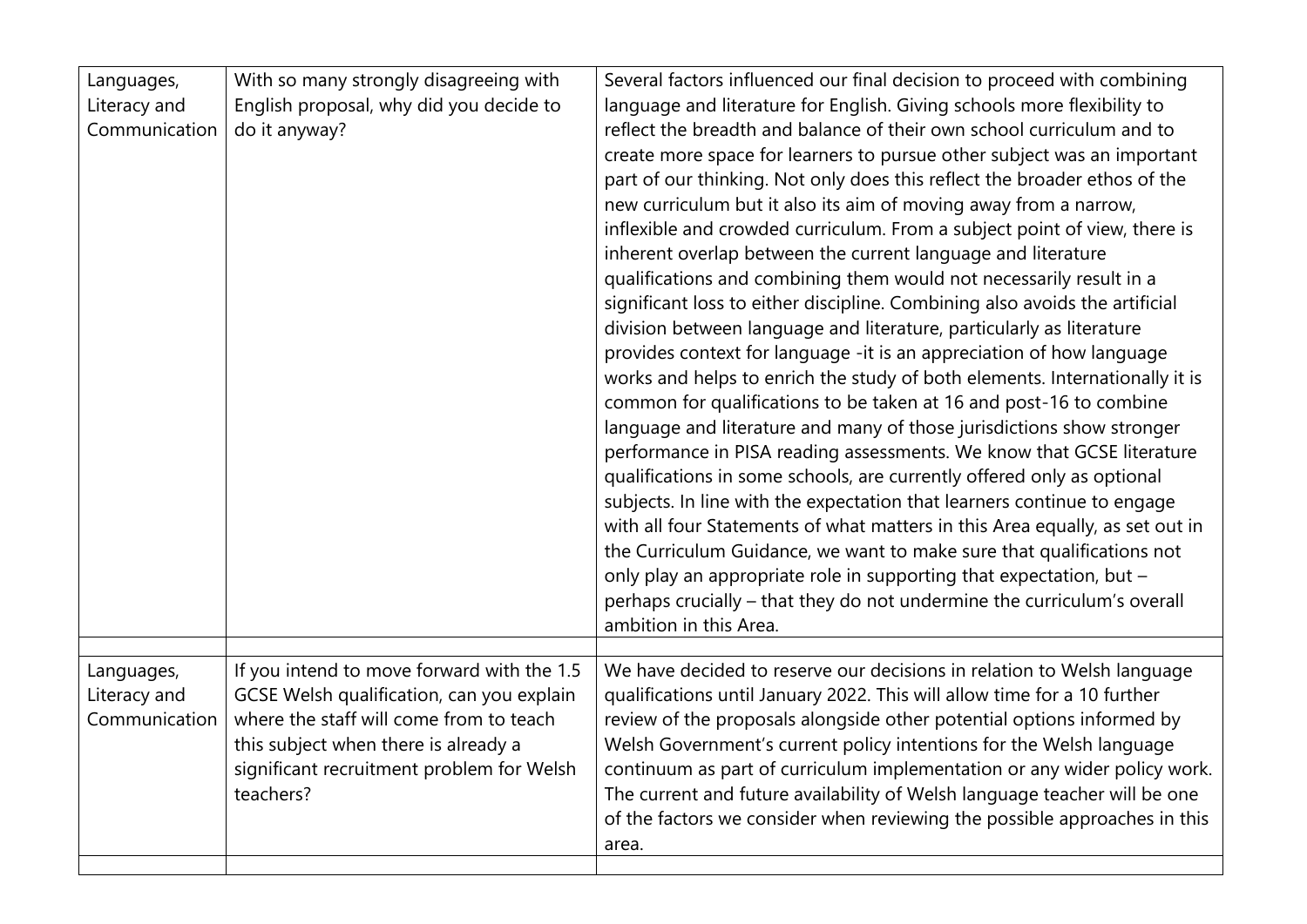| Mathematics<br>and Numeracy        | What level/tiers will the Maths digital<br>qualification be pitched at?                                                                                                                                                                                                                                                                                                                | This smaller qualification will be aimed at those learners who may not<br>achieve a grade C or above at GCSE and will provide a basis from which<br>they can demonstrate attainment in sufficient mathematical concepts to<br>progress to further education, training, and employment. So as not to<br>overly constrain the design of the qualification, we have not prescribed<br>the level of the CQFW the qualification will ultimately sit; this will depend<br>on the specific content it covers and the demand of the assessment. As a<br>smaller, more focused qualification than the GCSE, we don't expect the<br>assessment will need to be tiered.                                            |
|------------------------------------|----------------------------------------------------------------------------------------------------------------------------------------------------------------------------------------------------------------------------------------------------------------------------------------------------------------------------------------------------------------------------------------|---------------------------------------------------------------------------------------------------------------------------------------------------------------------------------------------------------------------------------------------------------------------------------------------------------------------------------------------------------------------------------------------------------------------------------------------------------------------------------------------------------------------------------------------------------------------------------------------------------------------------------------------------------------------------------------------------------|
| <b>Mathematics</b><br>and Numeracy | What does one and a half GCSE's look<br>like?                                                                                                                                                                                                                                                                                                                                          | In the consultation, we explicitly referred to qualification size in relation to<br>some of our proposals. This was primarily designed to illustrate what a<br>new qualification could look like in comparison to its current equivalent,<br>and to indicate how this could influence the manageability of the<br>qualification offer as a whole. For example, a combined GCSE<br>Mathematics and Numeracy qualification would not need to be as big as<br>the two separate GCSEs currently available to learners, as the overlap and<br>duplication in terms of content and assessment would be significantly<br>reduced.<br>These larger GCSEs will be awarded as a single-award GCSEs, with learners |
|                                    |                                                                                                                                                                                                                                                                                                                                                                                        | receiving a single overall grade. This is the case currently in England,<br>where there GCSE Mathematics is awarded as a single, larger GCSE.                                                                                                                                                                                                                                                                                                                                                                                                                                                                                                                                                           |
| Science and<br>Technology          | I have read with interest your proposals<br>today. Why is it that for example our<br>chemists can no longer have the<br>opportunity to achieve a GCSE in that<br>subject? Why has science specifically been<br>targeted? Why is it appropriate that<br>learners who may struggle with science<br>will no longer have the opportunity to<br>study Single Award (in our school this will | We will take forward integrated GCSEs in a number of areas (English,<br>Maths and Science). Our work on shaping the wider 14-16 qualifications<br>offer will specifically consider whether and what other qualifications may<br>be required alongside the new Science GCSE.                                                                                                                                                                                                                                                                                                                                                                                                                             |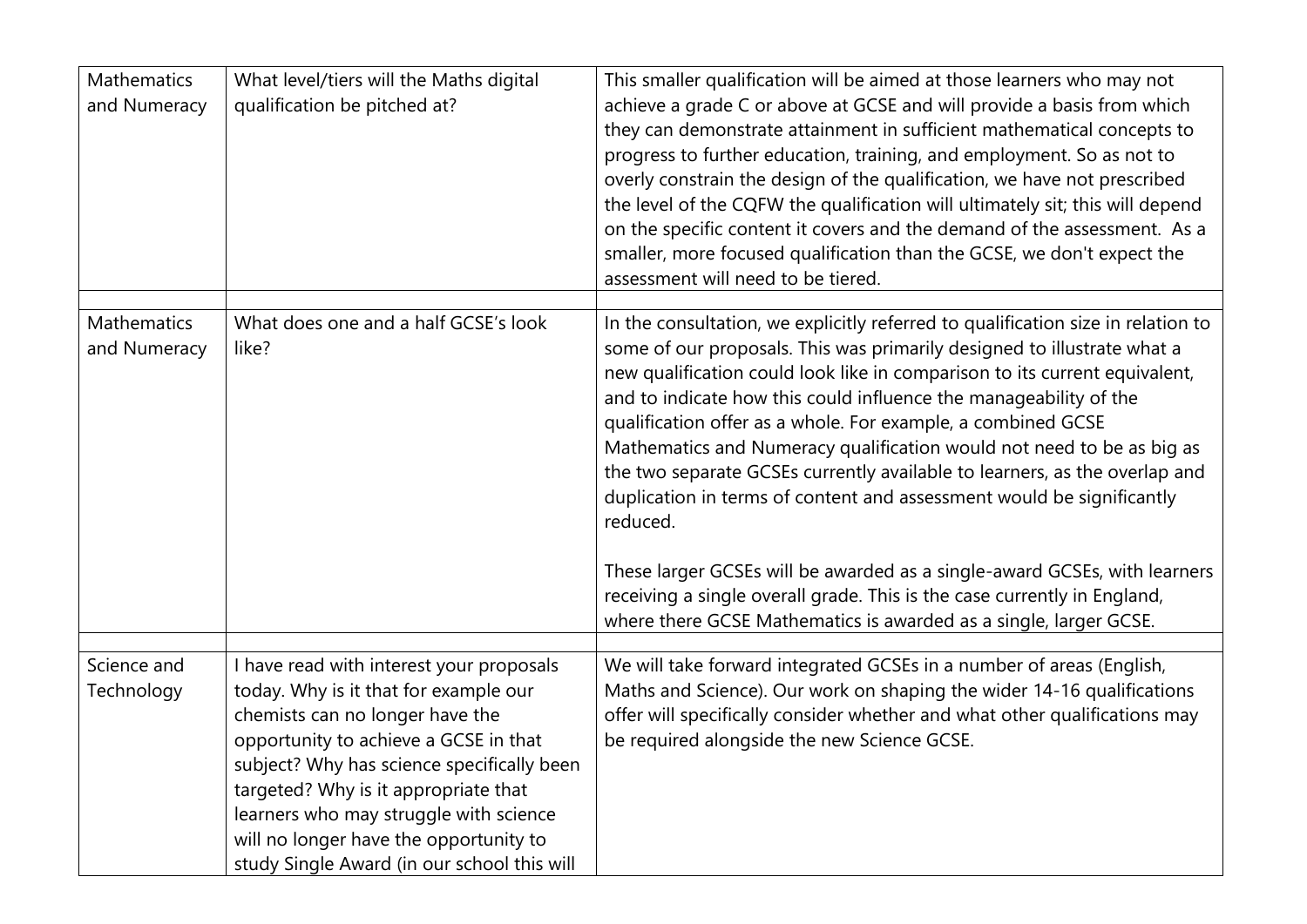|                           | also affect the ASDAN course which runs<br>alongside it).                                                                                                                                                                                                                                |                                                                                                                                                                                                                                                                                                                                                                                                                                                                                                                                                                                  |
|---------------------------|------------------------------------------------------------------------------------------------------------------------------------------------------------------------------------------------------------------------------------------------------------------------------------------|----------------------------------------------------------------------------------------------------------------------------------------------------------------------------------------------------------------------------------------------------------------------------------------------------------------------------------------------------------------------------------------------------------------------------------------------------------------------------------------------------------------------------------------------------------------------------------|
| Science and<br>Technology | Not continuing with single sciences is a<br>disaster for Physics and Chemistry. So can<br>we do an English GCSE to ensure they are<br>prepared to study 'A' level and beyond.<br>We live in a scientific world after all, so<br>should we not encourage subject<br>specialists in Wales? | No. Maintained schools in Wales can only offer qualifications that are<br>approved or designated as eligible for public funding in Wales. We will<br>not designate GCSE designed for England in subjects that substantially<br>overlap with made-for-Wales GCSEs.                                                                                                                                                                                                                                                                                                                |
| Science and<br>Technology | How much curriculum time are you<br>considering for double award as currently<br>it's 9 as opposed to 15 hours per<br>fortnight?                                                                                                                                                         | We envisage that new GCSEs will be roughly the same size as they are<br>now. We refer to guided learning hours as an indication of the time in<br>which a qualification is designed to be delivered. This is only an indication<br>as decisions about how long to spend teaching an individual subject are<br>for schools to take. We have proposed that the new GCSE Science<br>qualification will be designed to be delivered in around 240 guided<br>learning hours. We will keep this under review as work on the content and<br>assessment of the qualification progresses. |
| Science and<br>Technology | What were the responses like around the<br>proposal for science?                                                                                                                                                                                                                         | The summary report details the responses, page 43 details the responses<br>for science https://www.qualificationswales.org/media/7987/qualified-for-<br>the-future-ors-summary.pdf                                                                                                                                                                                                                                                                                                                                                                                               |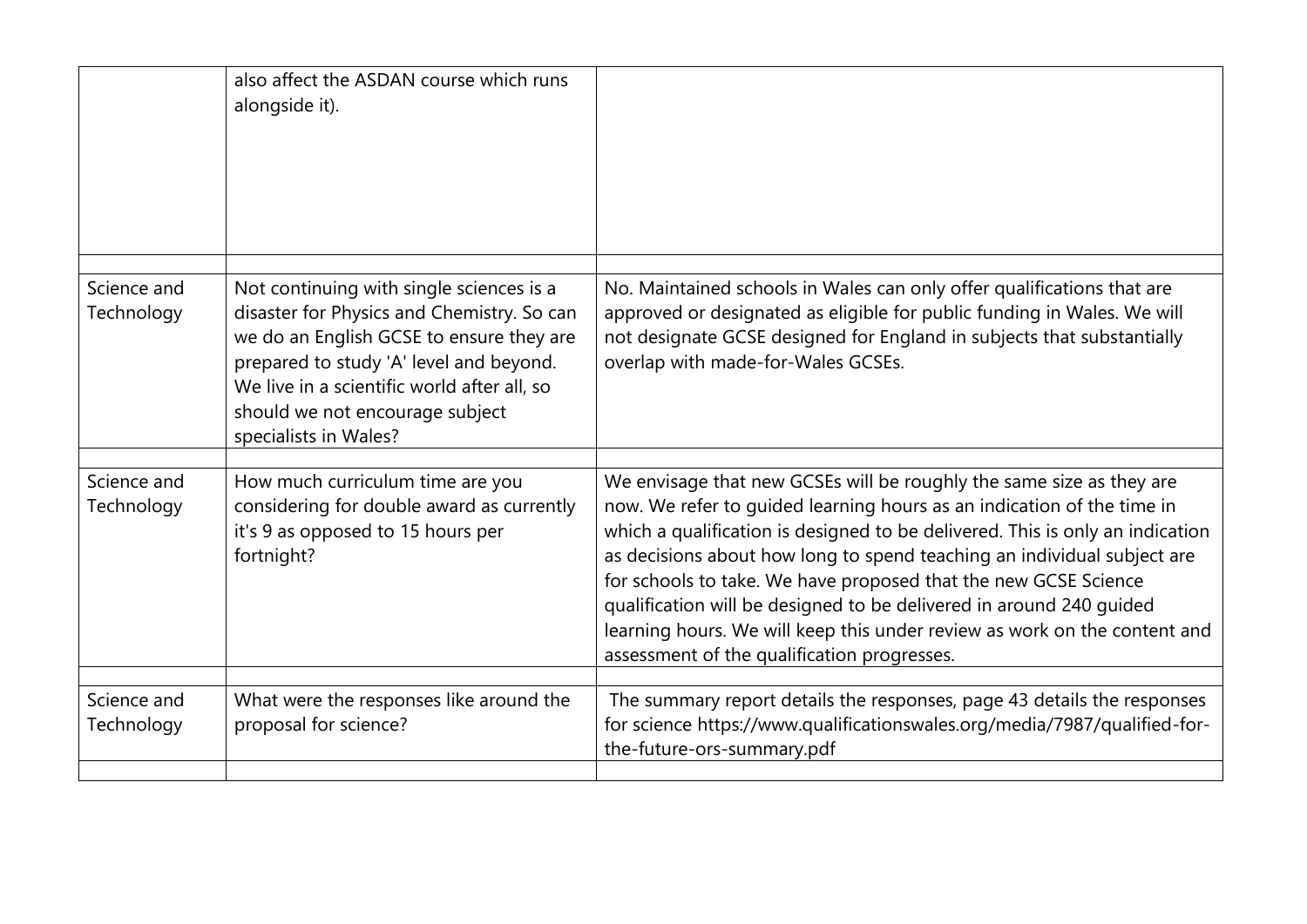| Science and<br>Technology | In our school around a third of pupils<br>currently opt to do triple award. How<br>does this proposal cater to those children?                                                                                                                                                           | Page 83 of our Decisions Report discusses the rationale for replacing the<br>current suite of Science GCSEs with one, double-award qualification. We<br>expect that alternative provision will still need to be available so that the<br>needs of all learners can be met. We also know that some learners will<br>want to specialise in science and have greater choice and flexibility on the<br>aspects of science they would like to focus on. There could be a place for<br>other made-for-Wales qualifications to supplement the common GCSE<br>that we will introduce. However, we have decided that this should be<br>further explored with stakeholders over the coming year, and as part of<br>our work to reshape the wider 14-16 qualification offer. This work will<br>happen in parallel to the work on the design of our GCSE Science,<br>allowing us to consider in the round the needs of different learners and<br>what existing, new, or different qualifications in this space could offer<br>them in addition to the common GCSE. It will also allow us to make more<br>informed decisions around the purpose of these supplementary<br>qualifications and how they should relate to the common GCSE. |
|---------------------------|------------------------------------------------------------------------------------------------------------------------------------------------------------------------------------------------------------------------------------------------------------------------------------------|----------------------------------------------------------------------------------------------------------------------------------------------------------------------------------------------------------------------------------------------------------------------------------------------------------------------------------------------------------------------------------------------------------------------------------------------------------------------------------------------------------------------------------------------------------------------------------------------------------------------------------------------------------------------------------------------------------------------------------------------------------------------------------------------------------------------------------------------------------------------------------------------------------------------------------------------------------------------------------------------------------------------------------------------------------------------------------------------------------------------------------------------------------------------------------------------------------------------------|
| Science and<br>Technology | Not continuing with single sciences is a<br>disaster for Physics and Chemistry. So can<br>we do an English GCSE to ensure they are<br>prepared to study 'A' level and beyond.<br>We live in a scientific world after all, so<br>should we not encourage subject<br>specialists in Wales? | The perception that separate science GCSEs are a pre-requisite for<br>progression to AS and A level and that universities favour learners who<br>have taken separate sciences at GCSE over those who have achieved a<br>double award. In our decisions report, we have explained why we believe<br>this to be unsubstantiated.                                                                                                                                                                                                                                                                                                                                                                                                                                                                                                                                                                                                                                                                                                                                                                                                                                                                                             |
| Science and<br>Technology | Why can a child no longer have the choice<br>to achieve a GCSE in chemistry? They can                                                                                                                                                                                                    | As for other Areas of Learning and Experience, there will be a range of<br>GCSE qualifications available in the Science and Technology. The new                                                                                                                                                                                                                                                                                                                                                                                                                                                                                                                                                                                                                                                                                                                                                                                                                                                                                                                                                                                                                                                                            |
|                           | do Geography, Rs, Dance, Art etc (which I<br>support) but not chemistry (or biology or<br>physics). I'm sorry, I simply cannot<br>understand this. I would be very interested<br>to understand the justification.                                                                        | Science GCSE will still need to include content drawn from the disciplines<br>of biology, chemistry, and physics in order to reflect the Curriculum<br>Guidance. It will also need to reflect the curriculum's expectation that<br>learners are able to make links between learning experiences and<br>knowledge developed within and beyond this Area. As such, we expect to                                                                                                                                                                                                                                                                                                                                                                                                                                                                                                                                                                                                                                                                                                                                                                                                                                              |